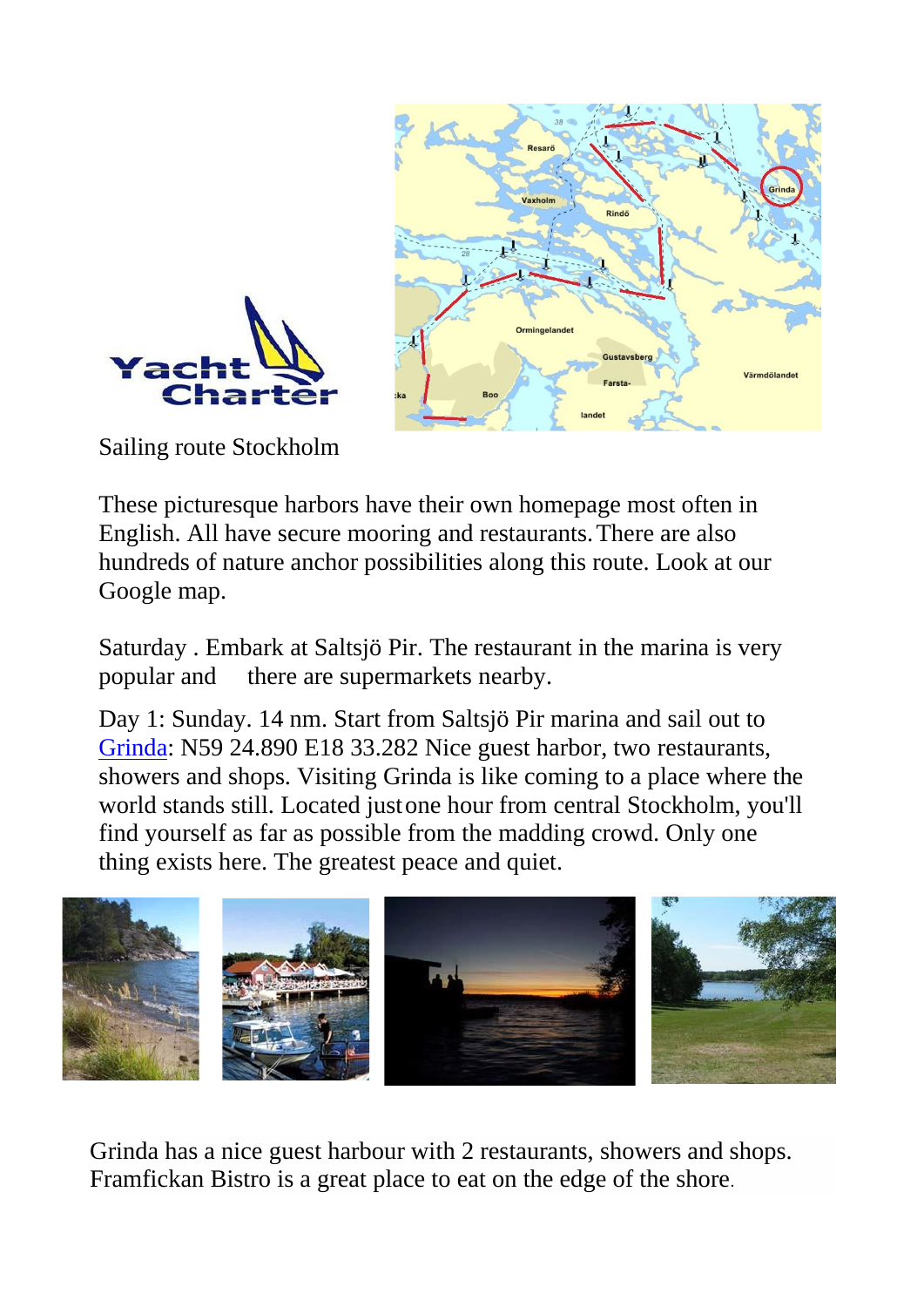Day 2: Monday. [Finnhamn:](http://www.finnhamn.nu/english/) 12 nm. N59 28.886 E18 49.679, Many small harbors, restaurant and food store.

A group of 3 islands bordering the open sea "Stora Jolpen", "Lilla Jolpen" and Idholmen. You can swim from the rocks or from small sandy beaches. There is a nice restuarant Finnhamns Cafe & Krog with a lovely seaview and a supermarket open during summer.



Finnhamn Finnhamn



Day 3: Tuesday. [Sandhamn:](http://www.sandhamn.se/) 16 nm. N59 17.297 E18 55.218, Lots off all. For Party, family and kids. Sandhamn is, for many people, associated with sailing. It is located in the outer part of the Stockholm archipelago. A summer resort and a popular sailing destination in the outer archipelagooften called "Cowes of the North". Moor in the main marina or in Lokholmen with ferry link to Sandhamn. The harbour is very attractive with restaurants, cafes and shops. A short walk across the island takes you to sandy beaches.

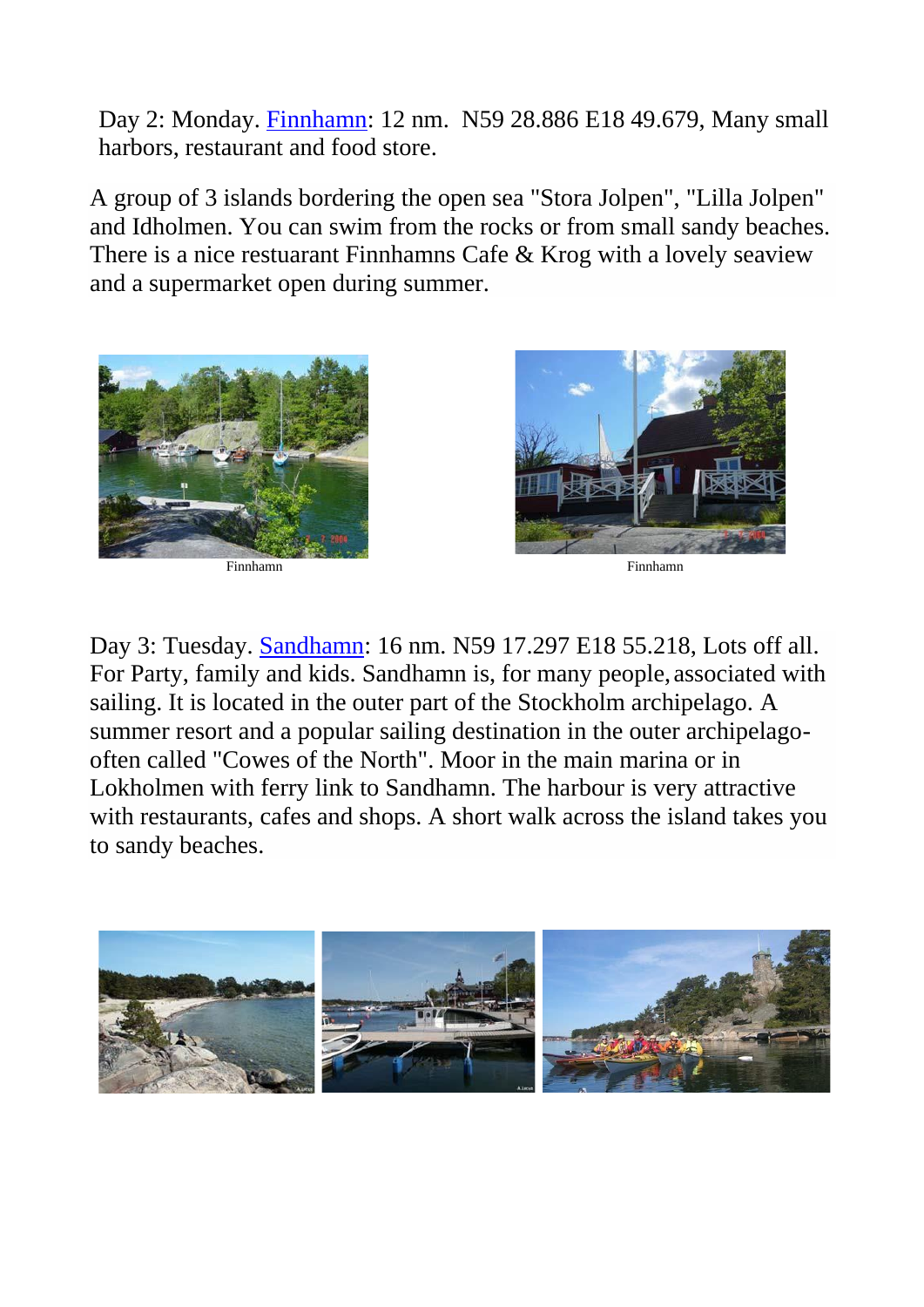Day 4: Wednesday 12 nm. [Malma Kvarn](http://www.malmakvarn.se/sxk.htm) N59 15.268 E18 36.823 Small harbor,

and small restaurant. Much loved by our clients.Malma Kvarn is a guest harbor run by the Swedish Cruising Association (Svenska Kryssarklubben

There are 12 guest places at the jetty. Reserved, rented places can be used by guest, if free. The harbor's inner part iswell protected from all winds.



Day 5: Thursday. [Utö](http://www.uto-vardshus.se/) N58 57.911 E18 18.716 Larger harbor, many restaurants, shops, bars, showers, very popular. Good for kids. Utö is one of the biggest, but also most popular islands in the South Stockholm archipelago. The best place tobirth is at the guest harbor on the island's NW side

At Utö, iron ore has been quarried since early medieval times. It is presumably the oldest mine operating until modern time. The mining operating seized at the end of 19th century. but the there are still buildings and remains of it on the island.

After the mining epoch, Utö became a centre for bathing and one of the first resorts for the Stockholm population.